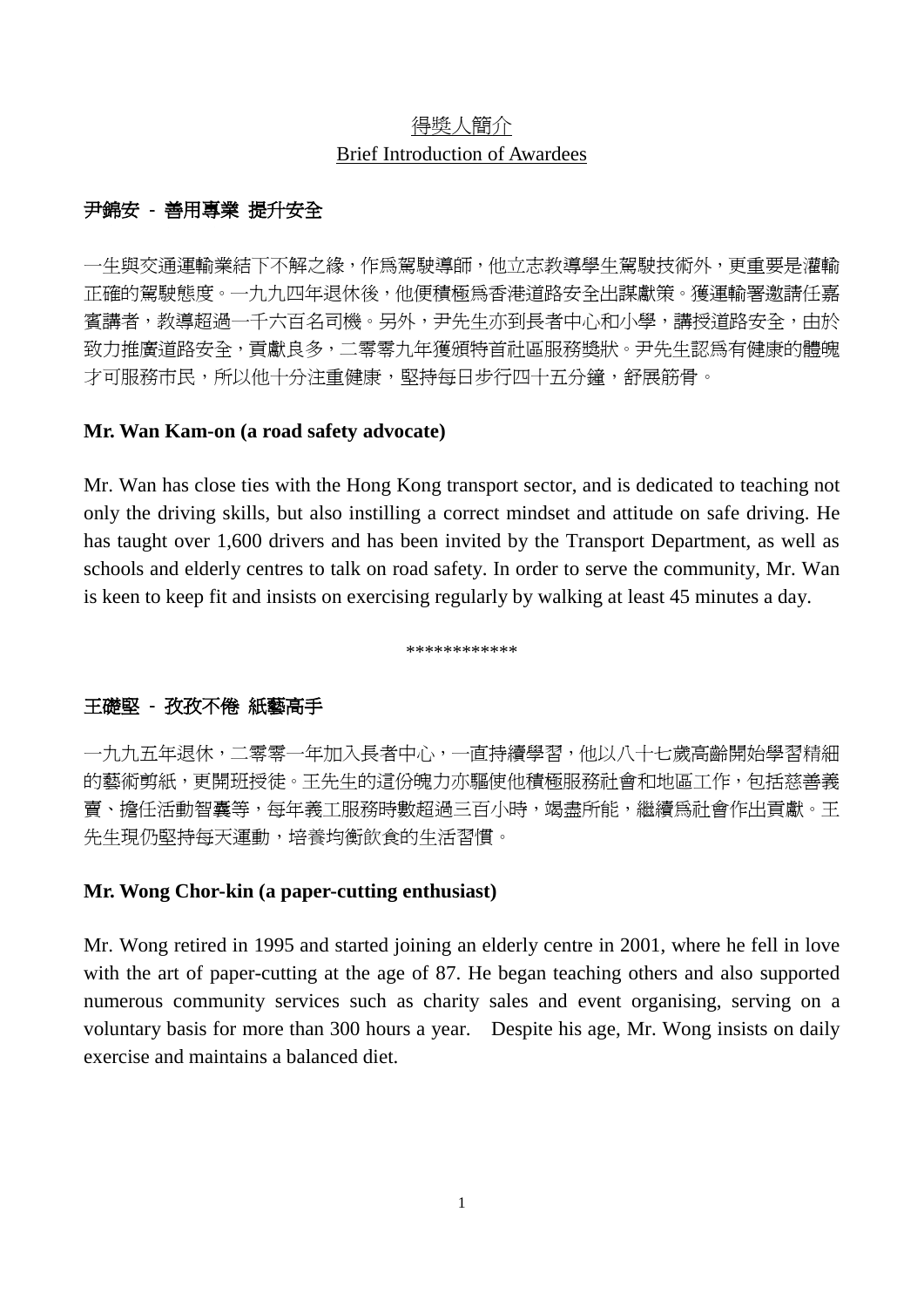### 李和權 **-** 愛心無涯 服務中港

二零零五年退休,第二年即與熱心人士創立「香港愛心慈善基金會」,為國內災民籌款,基金 會其後更在香港註冊成為慈善組織,幫助國內貧窮的白內障病人重建光明。李先生另外亦成立 非牟利團體「太極學友會」,於社區推廣太極運動,為長者提供健康活動。他現任嶺南大學長 者學苑常務委員會委員,參與嶺大「長者學習研究計劃」,撰寫論文,反映社區實況,致力推 動長者終身學習。

### **Mr. Lee Wor-kuen (a fund raiser for calamities victims)**

Immediately after his retirement in 2005, Mr. Lee set up a foundation to raise funds for the calamity victims in Mainland China and helped the poor on cataract problems. Currently a member of the standing committee of the Elderly Academy at Ningnan University, Mr. Lee takes part in a study and research project on elderly learning. As a Tai Chi lover, he also sets up an association to promote the sports among senior citizens.

\*\*\*\*\*\*\*\*\*\*\*\*

### 徐天俠 **-** 醉心學習 以舞動人

一九九九年退休後,經過七年潛心苦練和參與一系列的考核,終成為英國國際舞蹈教師協會院 士。徐女士樂於挑戰自我,把握每個機會參加本地和國際比賽,屢獲殊榮。她熱心出席各長者 中心活動,擔任表演嘉賓,將專業的舞蹈藝術帶給更多長者。徐女士喜歡與他人分享人生感悟 和生活態度,從二零零八年至今,已出版四本小說及文集,透過分享人生智慧同天倫之樂,鼓 勵長者積極面對晚年生活。

#### **Ms. Xu Tian-xia (a devoted dancer and writer)**

Having retired in 1999, Ms. Xu dedicated herself to international dance training and attained fellowship and became an instructor in seven years. She has received numerous awards in local and international dance competitions and frequently performs on a voluntary basis at elderly centres. She is also a writer, sharing her thoughts and life experience on active aging.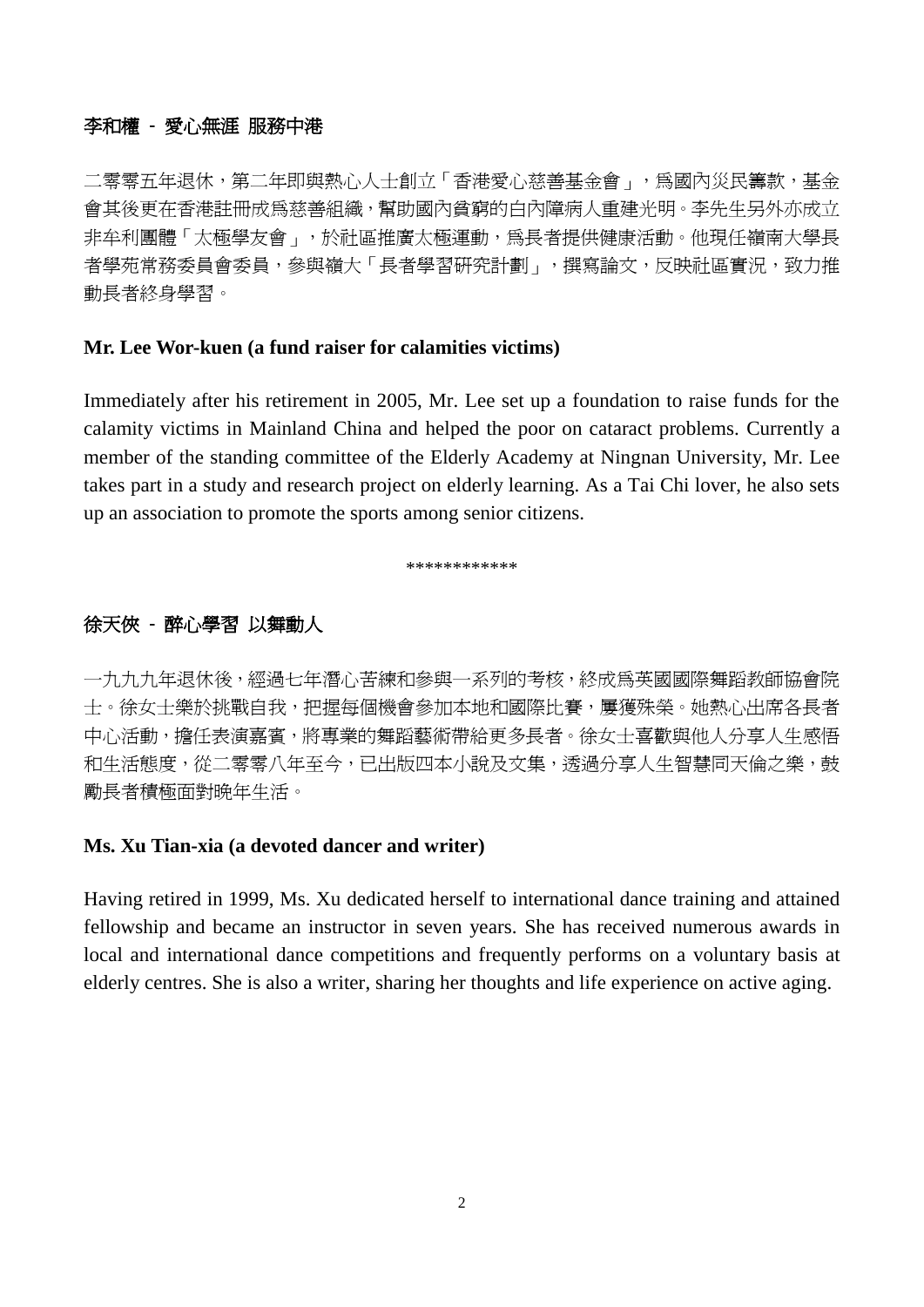### 陳婉雯 **-** 以身示教 關懷患者

一九九八年退休後,陳女士就肩負起照顧家中患有認知障礙症的家人,藉着以往專業的護士知 識,她學懂照顧知識和技巧後,便積極與他人分享。她擔任香港認知障礙協會家屬關顧組主席, 參與大型研討會和講座。由於陳女士的醫護界網絡,她經常邀請醫護界專業人士出席講座。樂 觀的陳女士堅持每天做運動、注重均衡飲食並培養不少興趣,令生活美好愉悅。

### **Ms. Chan Yuen-man (a carer for dementia patients)**

After her retirement in 1998, Ms. Chan took up the responsibility of caring for her family member who suffers from dementia. Because of her training as a registered nurse, she soon picked up the knowledge and skills and started teaching others. She is active in promoting public understanding of the disease and invites doctors and nurses to give public talks on the subject. Ms. Chan insists on exercising every day and having a healthy diet, and develops a variety of interests and hobbies.

\*\*\*\*\*\*\*\*\*\*\*\*

### 張幼龍 **-** 盡己所能 推廣安全

從事機械管理維修工作多年,一九九八年退休後,持續進修「安全工程」課程,並致力將學到 的新知識與過往工作經驗相結合,將安全生產訊息傳遞予從業員。他主動擔任勞工處與業界溝 通的橋樑,經常向勞工處有關部門反映貨櫃業安全隱患、提出改善建議,希望貨櫃從業員的生 命安全更有保障,盡己所能爲業界培養接班人。張先生推崇簡單生活,以保持健康身體去繼續 貢獻社會。

### **Mr. Cheung Yau-lung (an advocate on container handling safety)**

Mr. Cheung has been actively promoting container handling safety even after his retirement in 1998. Apart from staying abreast of the latest safety news and knowledge in the area, Mr. Cheung also takes the initiative to bridge the views between industry practitioners and the Labour Department, so that better measures are be in place to protect industry workers. To keep himself fit and healthy, Mr. Cheung adopts a simple lifestyle so as to continue contributing to society.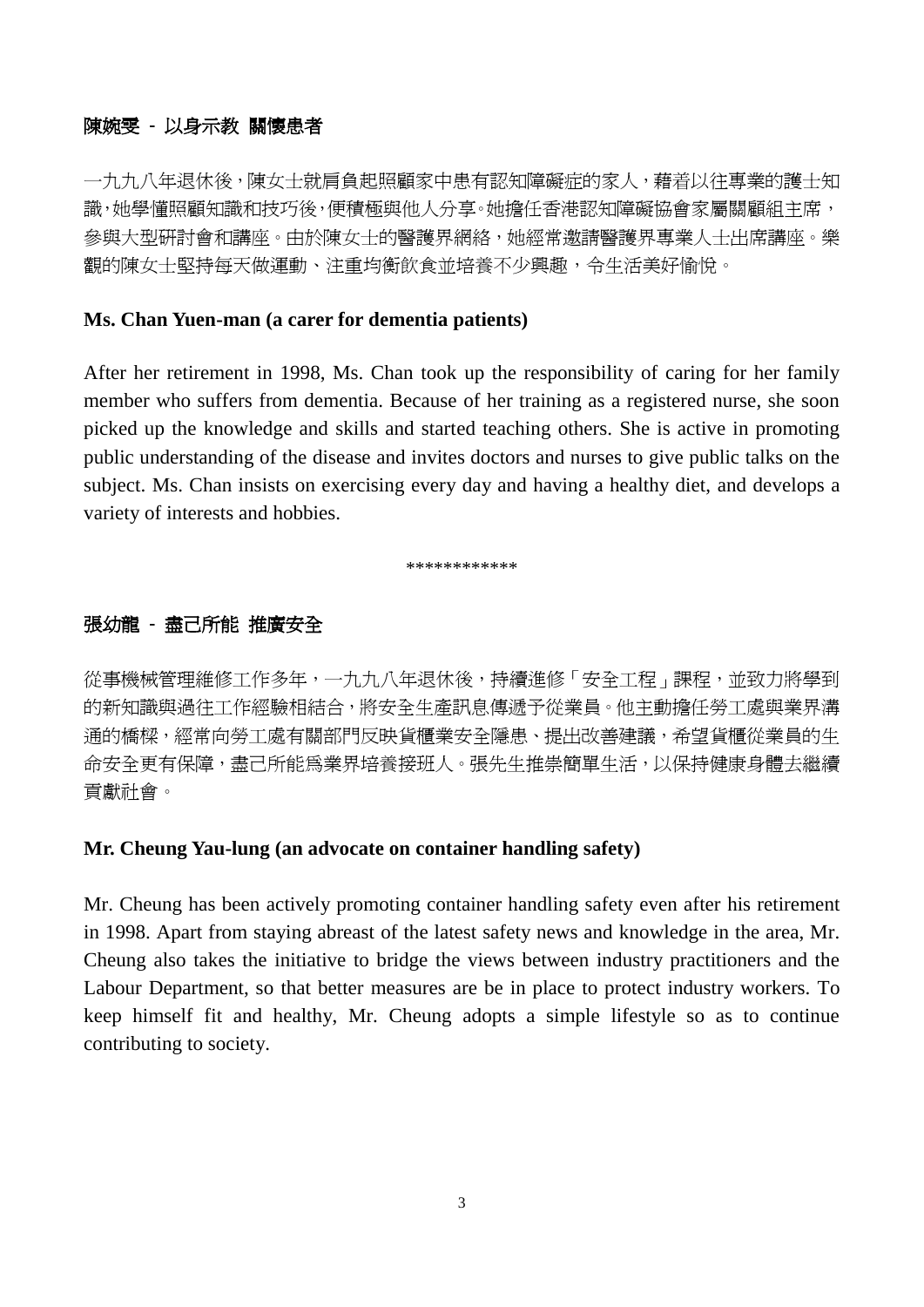## 康寶森 **-** 全人教育 作育英才

二零零四年退休後,與朋友合作分別於香港和澳門籌辦非牟利志願機構,推廣全人教育,每年 均獲邀出席十多間港澳中小學的講座,備受教育仝工認同及讚賞。康先生並出任香港童軍總會 訓練總監一職,負責協調總會所有領袖訓練,期間曾與大專院校合作,成功推動童軍領袖訓練 課程獲取大專院校認可資格,課程更獲得資歷架構評審局的認證。獲童軍最高榮譽的金獅獎。 康先生注重均衡飲食和適量運動,參與公益事業,令他保持心境開朗。

### **Mr. Hong Po-sum (an advocate on all-round education)**

After his retirement in 2004, Mr. Hong set up a non-profit voluntary organisation in Hong Kong and Macau to promote all-round education. He is active in giving talks to primary and secondary schools to share his views on the subject, and also helps The Scout Association of Hong Kong in obtaining accreditation for their leadership training programmes under the Qualifications Framework. Mr. Hong maintains a balanced lifestyle by having a good diet, regular exercise and contributing himself to community services.

\*\*\*\*\*\*\*\*\*\*\*\*

### 鄒秉基 **-** 發揮所長 善款增值

二零零八年退任公司董事後,立刻投身公益事務。現任公益金投資小組委員會成員,運用過往 金融工作經驗,為善款投資增加回報。目前鄒先生協助兩間復康機構發展,包括為香港紅十字 會醫院學校優化財政管理、又為屯門及仁濟醫院粉飾壁畫計劃安排贊助和義工等,鄒先生持續 學習慈善機構渾作模式,發揮所長;鄒先生一向熱愛草地滾球,退休後更學會游泳,奉行健康 人生。

### **Mr. Chow Ping-kay (an investment management advisor)**

After his retirement in 2008, Mr. Chow made good use of his investment expertise to help charity organisations, such as the Red Cross Hospital School, manage their finance for better returns. He also helped solicit sponsors and arranged volunteers to help with the wall paintings projects in Tuen Mun and Yan Chai Hospitals. He is a lawn bowl lover and leads a balanced and healthy lifestyle.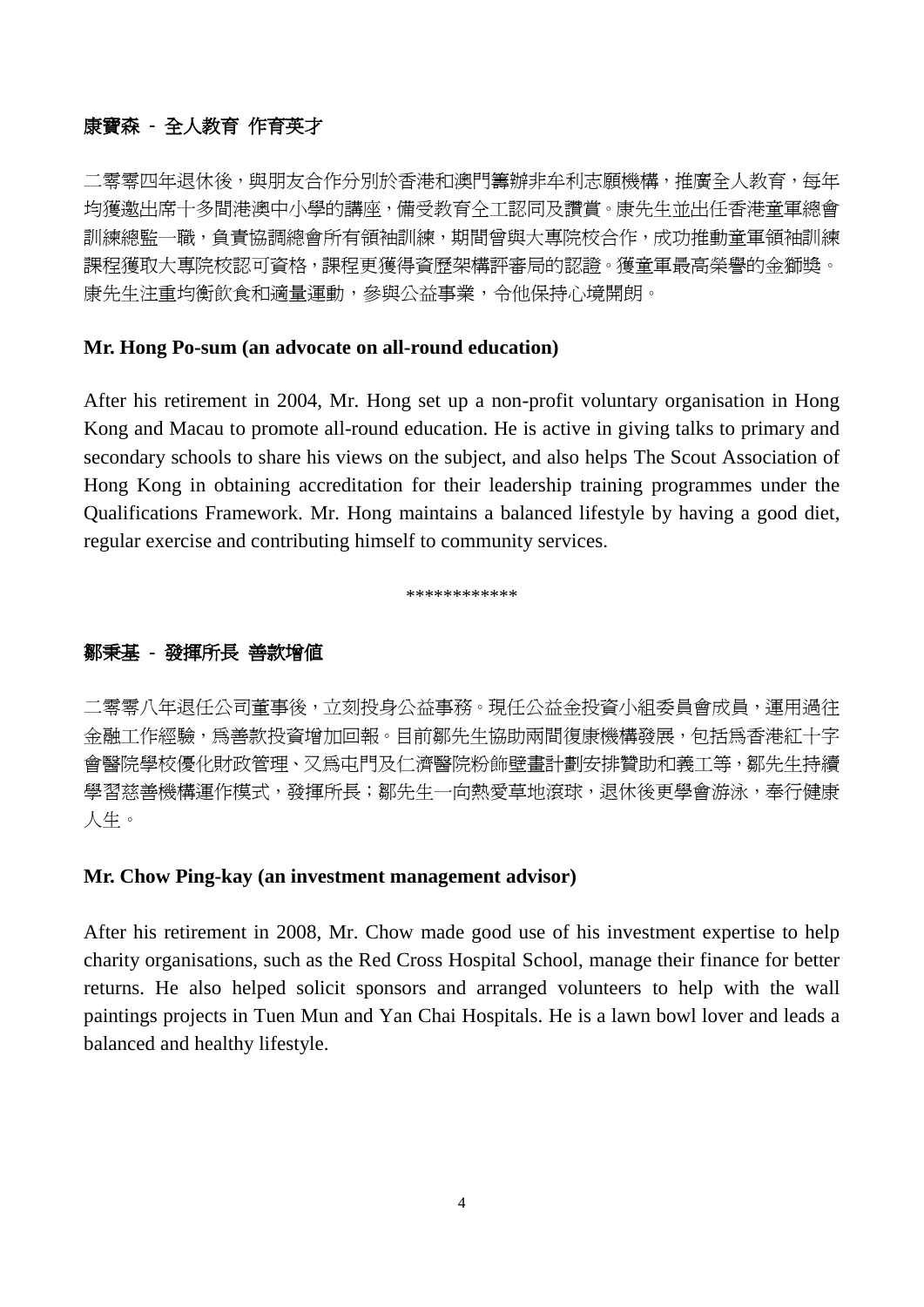## 曾煥屏 **-** 創新課程 迎合長者

二零零五年退休第二天便加入長者中心當義工,實踐自幼心願,當年即獲選為元朗區傑出義工 新秀組冠軍,二零零九年獲長者組冠軍。曾女士熱愛「香港第三齡學苑」的義務工作,能準確 把握長者的需要和訴求,調配合適的長者參與學苑各項工作。並自學開設綠色食療烹飪課程; 更結合過往從事服裝生意的經驗,開創「衣著形象」等熱門新課程,深受學員歡迎。曾女士亦 十分注重健康,除做運動外,亦學習中醫常識同穴位按摩,以達養生保健之效。

### **Ms. Tsang Woon-ping (a devoted U3A leader)**

Ms. Tsang has always loved voluntary services. She joined an elderly centre in Yuen Long as a volunteer immediately after her retirement in 2005, and was named an outstanding volunteer that year in the district. She also loves serving in the U3A Network, where she finds great satisfaction in designing and promoting new courses, such as "Green Eating for Better Health" and "Dress to Kill", which are popular among the U3A students. Apart from exercising regularly, Ms. Tsang is also taking courses on Chinese medicine and Chinese massage to maintain a healthy lifestyle.

\*\*\*\*\*\*\*\*\*\*\*\*

### 鄭寶蓮 **-** 堅持不懈 自強不息

二零零二年退休後,由於感歎人生不應虛度,應該自我增值。所以,十多年來堅持學習,由原 本目不識丁,到現在可以看藥品說明書、報紙等。隨着見識日廣,鄭女士由二零零五年開始, 積極參與不同機構的義務工作,屢獲社署頒發義務工作嘉許金狀。她特別注重社區整潔,從不 嫌穢怕累,深受親友及街坊讚許。她注重健康及保養,清淡飲食,積極參與計區活動。

### **Ms. Cheng Po-lin (a lifelong learning devotee)**

Ms. Cheng's life motto is one should not squander life. Hence, for more than a decade, she insists on attending class after her retirement in 2002, and she now can read and write. As her knowledge broadens, she began joining various voluntary services in 2005 and received praises from friends and neighbours for her hard work and dedication. She maintains a balanced life with a simple diet and regular exercise.